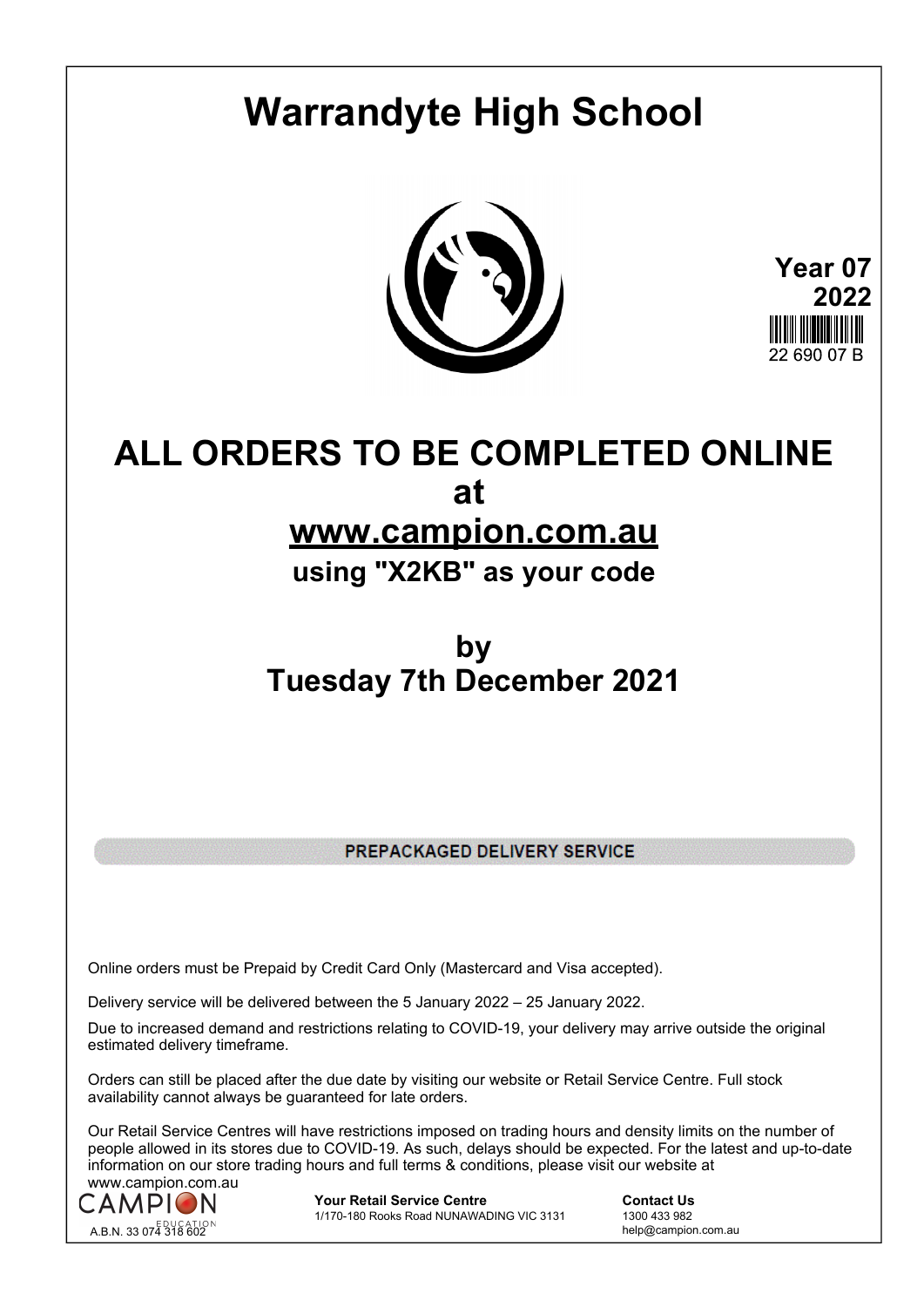

| 1 x Insight Issues Junior Years (Print&Digital) [Melanie \$24.95 8 |         | P <sub>10031</sub>         | <b>TEXTILES</b>                                                                                |
|--------------------------------------------------------------------|---------|----------------------------|------------------------------------------------------------------------------------------------|
| 1 x Notebook 225x175mm Hard Cover Blue 200 pages \$6.75 10         | $9\Box$ | P08458<br>P51387           | No Text Required                                                                               |
|                                                                    |         | P55135<br>P55151<br>P55709 | 1 x Eraser Plastic Pencil Large<br>1 x Pencil (HB) Tradition<br>1 x Visual Art Diary A4 110gsn |
| 1 x Loose Leaf Refills Reinforced A4 7mm Pkt 50  \$2.10 15         |         | P56328<br>P56387           | <b>VISUAL COMMUN</b>                                                                           |

### **FOOD TECHNOLOGY**

No Text Required

### **HEALTH & PHYSICAL EDUCATION**

| 1 x Nelson VIC Fit for Life] HPE 7&8 SB&WB Pk (Print $$82.95$ 16 | P03480 | 1 x Pencil Artist Chinese White |
|------------------------------------------------------------------|--------|---------------------------------|
|                                                                  |        | 1 x USB Pocket Flash Drive 32   |
|                                                                  | P55151 | 1 x Eraser Plastic Pencil Large |

### **HUMANITIES**

#### **Student textbook included in Warrandyte High School STUDENT BUNDLE.**

|                                                                                              |         | 18 I I               | P55135 | <b>GENERAL STATION</b>         |
|----------------------------------------------------------------------------------------------|---------|----------------------|--------|--------------------------------|
|                                                                                              |         | 19<br>$\perp$        | P55709 | 1 x Headset Multimedia With N  |
|                                                                                              |         | 20<br>$\blacksquare$ | P56328 |                                |
| 1 x Loose Leaf Refills Reinforced A4 7mm Pkt 50  \$2.10                                      |         | 21<br>$\blacksquare$ | P56387 | 2 x Pen Ballpoint Cap Type Blu |
|                                                                                              |         |                      |        | 2 x Pen Ballpoint Cap Type Re  |
| <b>ITALIAN</b>                                                                               |         |                      |        | 1 x Stapler - Stapling Machine |
| 1 x Collins Pocket Dictionary Italian 8E [Collins] \$19.99 22<br>(Retain for following year) |         |                      | P00545 | 1 x Scissors 210mm Large Ge    |
| 1 x Parliamo Italiano Insieme 1 Student Book<br>(Retain for following year)                  | \$59.95 | $23 \Box$            | P18649 | 1 x Sharpener Pencil Barrel Do |
|                                                                                              |         | 24 $\Box$            | P55135 |                                |
|                                                                                              |         | $25 \Box$            | P55151 |                                |
| 1 x Display Book A4 20 Pocket Black Refillable \$2.00                                        |         | 26<br>$\mathbf{I}$   | P55442 |                                |
|                                                                                              |         |                      |        |                                |

TICK THE BOX FOR THE ITEMS REQUIRED IV **Description** Price Location 1 x Exercise Book 225x175mm 8mm 128 Page.............. \$1.30 27 **MATERIALS TECHNOLOGY WOOD** No Text Required 2 x Pencil (HB) Tradition................................................. \$1.60 28 P56172 1 x Visual Art Diary A4 110gsm 60 Sheet/120 Page...... \$5.65 29 **MATHEMATICS Student textbook included in Warrandyte High School STUDENT BUNDLE.** 1 x Mathsmate Homework Program 7 - Student Pad 6E [Wright] ........................................................................... \$14.95 <sup>30</sup> P08353 (As this is a workbook it must be purchased NEW) (The Mathsmate booklet is needed as part of the student's homework requirements each week.) 1 x Calculator Abacus Scientific SXIIMATRIXN .............. \$24.95 31 P51933 (Retain for following year) 2 x Binder Book A4 8mm 128 Page ............................... \$3.90 32 P55153 1 x Protractor 10 cm 180 4" Half Circle .......................... \$0.45 33 P56353 **MUSIC** No Text Required 1 x Binder Book A4 8mm 64 Page ................................. \$1.10 34 P55151 1 x Music Manuscript Book No 1 - 6 Stave 16 Page Allans.............................................................................. \$9.25 <sup>35</sup> P55914 **SCIENCE Student textbook included in Warrandyte High School STUDENT BUNDLE.** 2 x Binder Book A4 8mm 128 Page ............................... \$3.90 36 P55153 **TEXTILES** No Text Required 1 x Binder A4 4D Ring PVC 25mm Black..................................\$6.05 11 D P55135 P555135 | 1x Eraser Plastic Pencil Large Vinyl - Faber ......................\$0.80 37 D P55517 1 x Pencil (HB) Tradition................................................. \$0.80 38 P56172 1 x Visual Art Diary A4 110gsm 60 Sheet/120 Page...... \$5.65 39 **VISUAL COMMUNICATION DESIGN** 1 x Pocket Plastic 11 Hole A4 Pkt 10 ............................. \$1.15 14 P56328

No Text Required

| 1 x Display Book A4 20 Pocket Black Refillable \$2.00      | $40$ $\Box$ | P55442 |
|------------------------------------------------------------|-------------|--------|
| 1 x Leads Pencil #C505 0.5mm 2H Tube 12 \$1.65             | 41 I        | P50205 |
| 1 x Pencil Mechanical Uni Kuru Toga 0.5mm Blue  \$4.70     | $42 \Box$   | P51169 |
|                                                            | $43 \Box$   | P51481 |
| 1 x Pencil Artist Chinese White Single Derwent \$3.95      | $44$ $\Box$ | P51888 |
| 1 x USB Pocket Flash Drive 32GB - NO RETURNS  \$13.95      | $45 \Box$   | P52086 |
| 1 x Eraser Plastic Pencil Large Vinyl - Faber  \$0.80      | $46$ $\Box$ | P55517 |
|                                                            | $47$ $\Box$ | P55652 |
| 1 x Pen Ball Tip Hi/Tech BX-V5 Black Extra Fine  \$5.35    | 48 □        | P56135 |
|                                                            | $49$ $\Box$ | P56418 |
| <b>GENERAL STATIONERY</b>                                  |             |        |
| 1 x Headset Multimedia With Microphone & Volume<br>\$17.95 | $50 \Box$   | P55686 |
| 2 x Pen Ballpoint Cap Type Blue Medium \$0.70              | $51 \perp$  | P56095 |
| 2 x Pen Ballpoint Cap Type Red Medium \$0.70               | $52$ $\Box$ | P56096 |
| 1 x Stapler - Stapling Machine #10 Plus Staples \$4.25     | $53$ $\Box$ | P56562 |
| 1 x Scissors 210mm Large General Purpose \$3.80            | $54$ $\Box$ | P56446 |
| 1 x Sharpener Pencil Barrel Double Hole (EL) \$2.05        | $55\Box$    | P56242 |